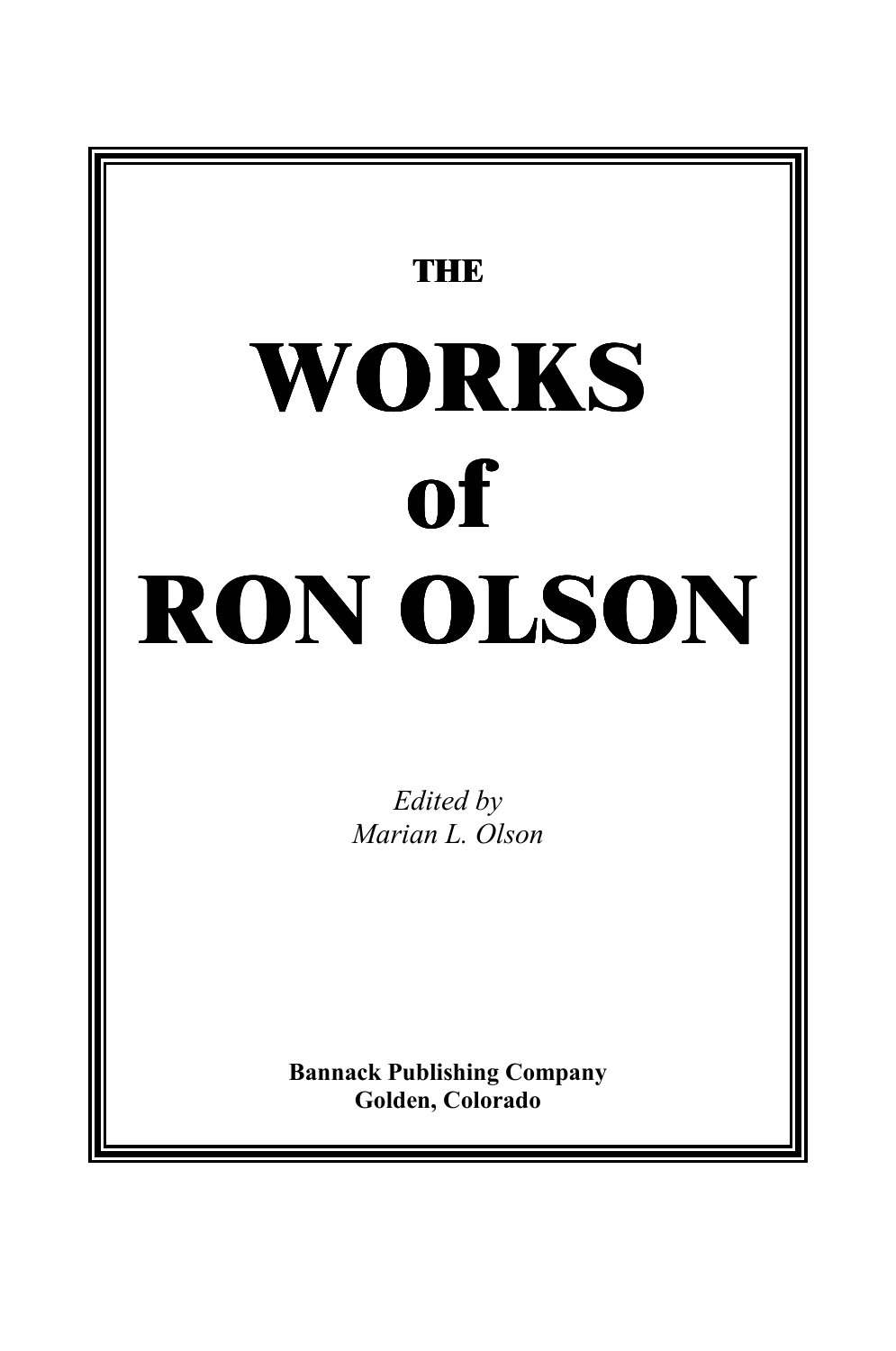Now before then, I shall love you, and love you, and love you again.

Here and not there, My love I shall affirm, state and declare.

You above and before Others forsaken by troth evermore.

Ron Olson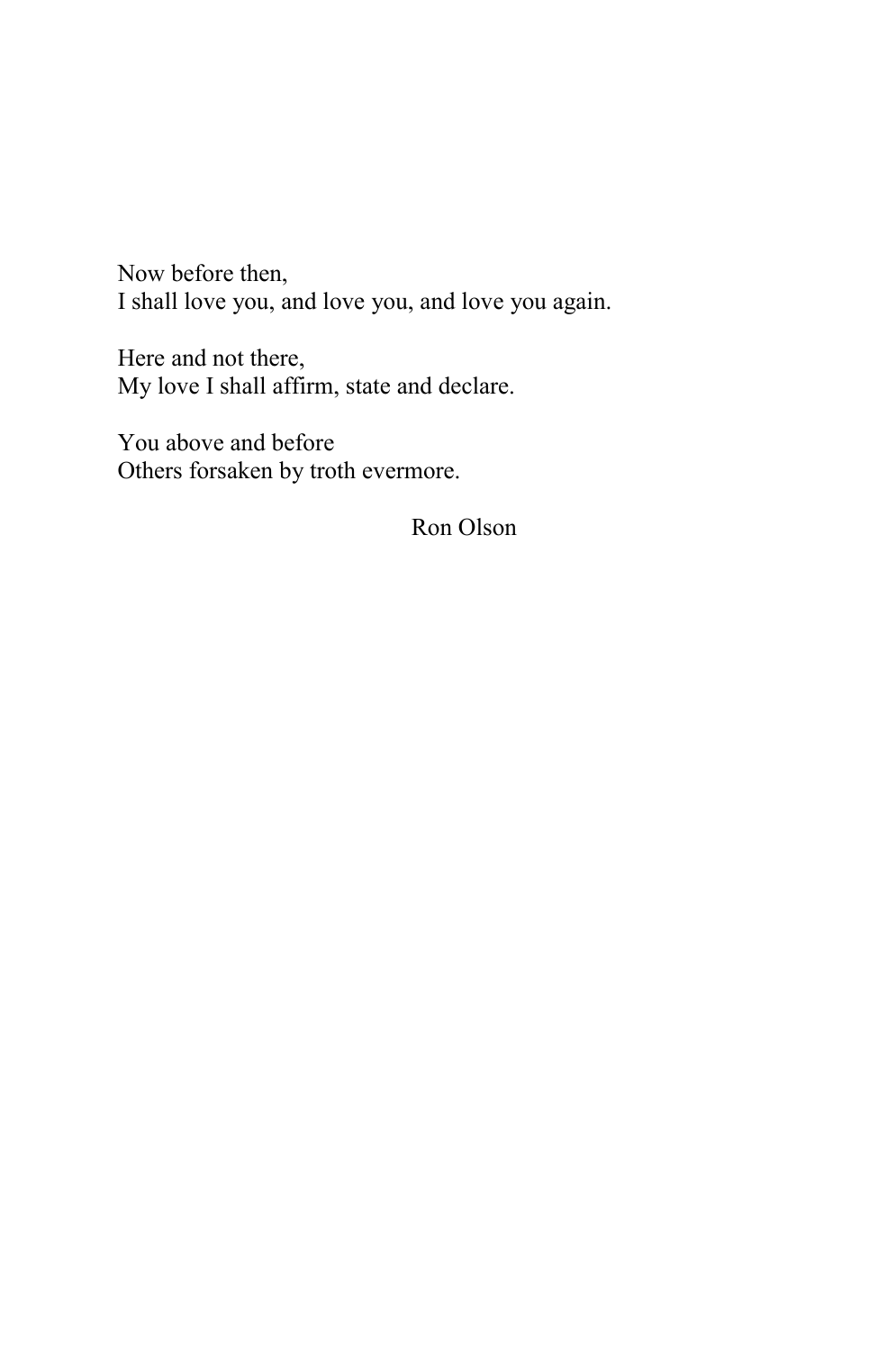

Ronald K. Olson, 1933-1991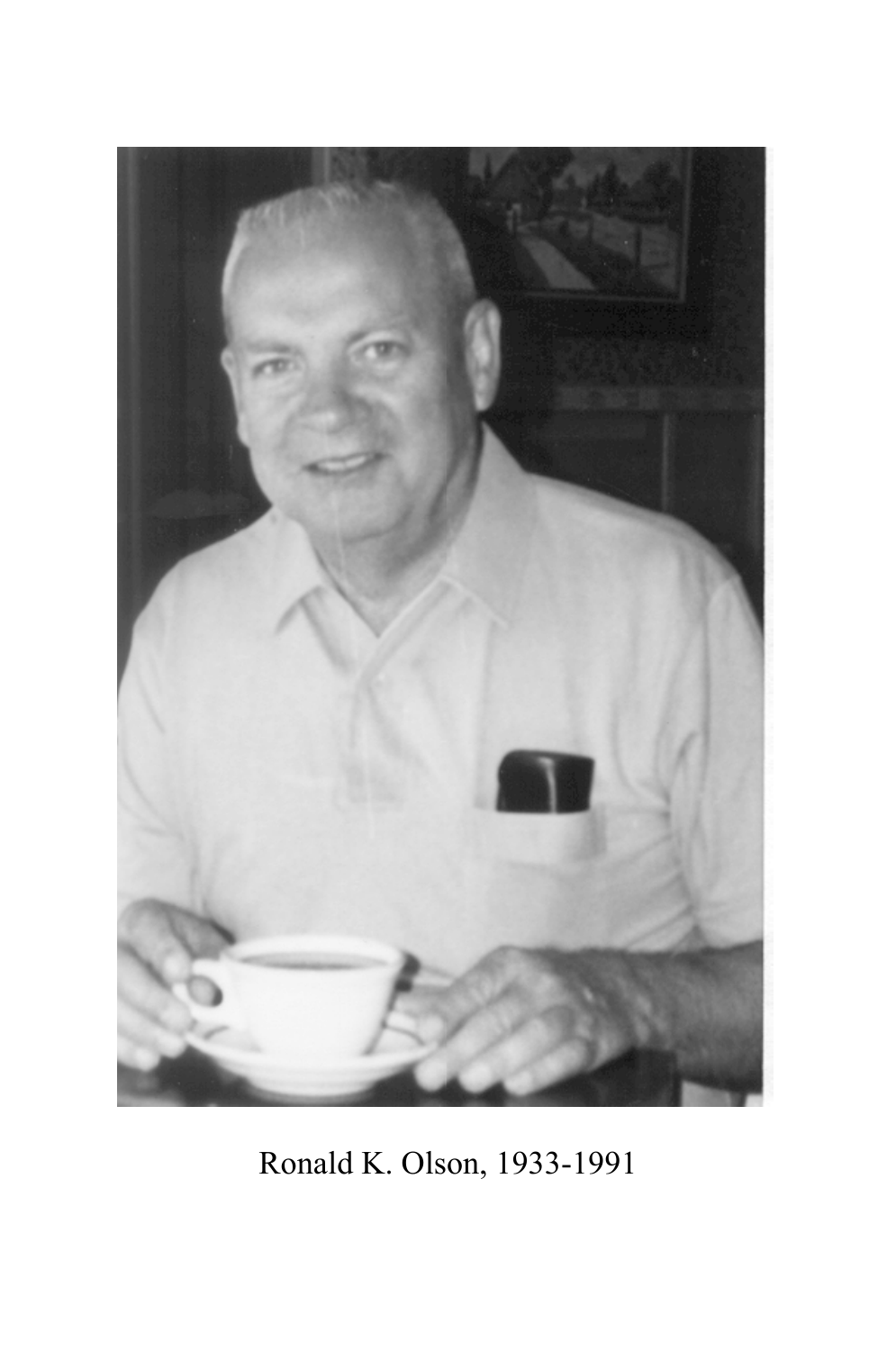### **ABOUT RON OLSON**

 Ronald K. Olson was born in 1933, in Burlington, Colorado, the sixth of six children – four brothers and one sister. He died of a massive heart attack, in Brighton, Colorado, at age 57, May 19, 1991.

 He lived his first six years in a sod house north of Bethune. He attended school in Burlington and, after graduating from high school in 1951, he enlisted in the United States Marines. He served in the Marines from 1951-1954, including a tour in Korea.

 He earned a B.A. in Political Science (1958) and an M.A. in English (1962) from the University of Colorado. He received a J.D. in Law from the University of Tulsa (1969) and an L.L.M. in Law from George Washington University (1978).

 He taught public school in Thermopolis, Wyoming, Buffalo, Wyoming, Lyons, Colorado, and Belgrade, Montana. He taught English at Eastern Montana College in Billings and Montana State University in Bozeman.

He was a member of the Colorado Bar Association, Montana Bar Association, Oklahoma Bar Association, District of Columbia Bar Association, American Bar Association, American Judicature Society, and the Association of Trial Lawyers of America.

 He was admitted to practice in Colorado, Montana, Oklahoma, District of Columbia, United States District Court-Montana, United States Court of Appeals-District of Columbia and Fourth Circuit, and the United States Supreme Court.

Academic Honors included: Law School Dean's List, National Moot Court Team, Legislative Editor,-Law Journal

Professional Honors included many commendations and merit awards.

His work history included:

63-65 Instructor of English, Eastern Montana College

65-67 Asst. Professor of English, Montana State University

67-69 Law School, University of Tulsa

70-73 Law practice, Landoe & Gary, Bozeman, MT and Asst. Professor of Speech Communication, Montana State University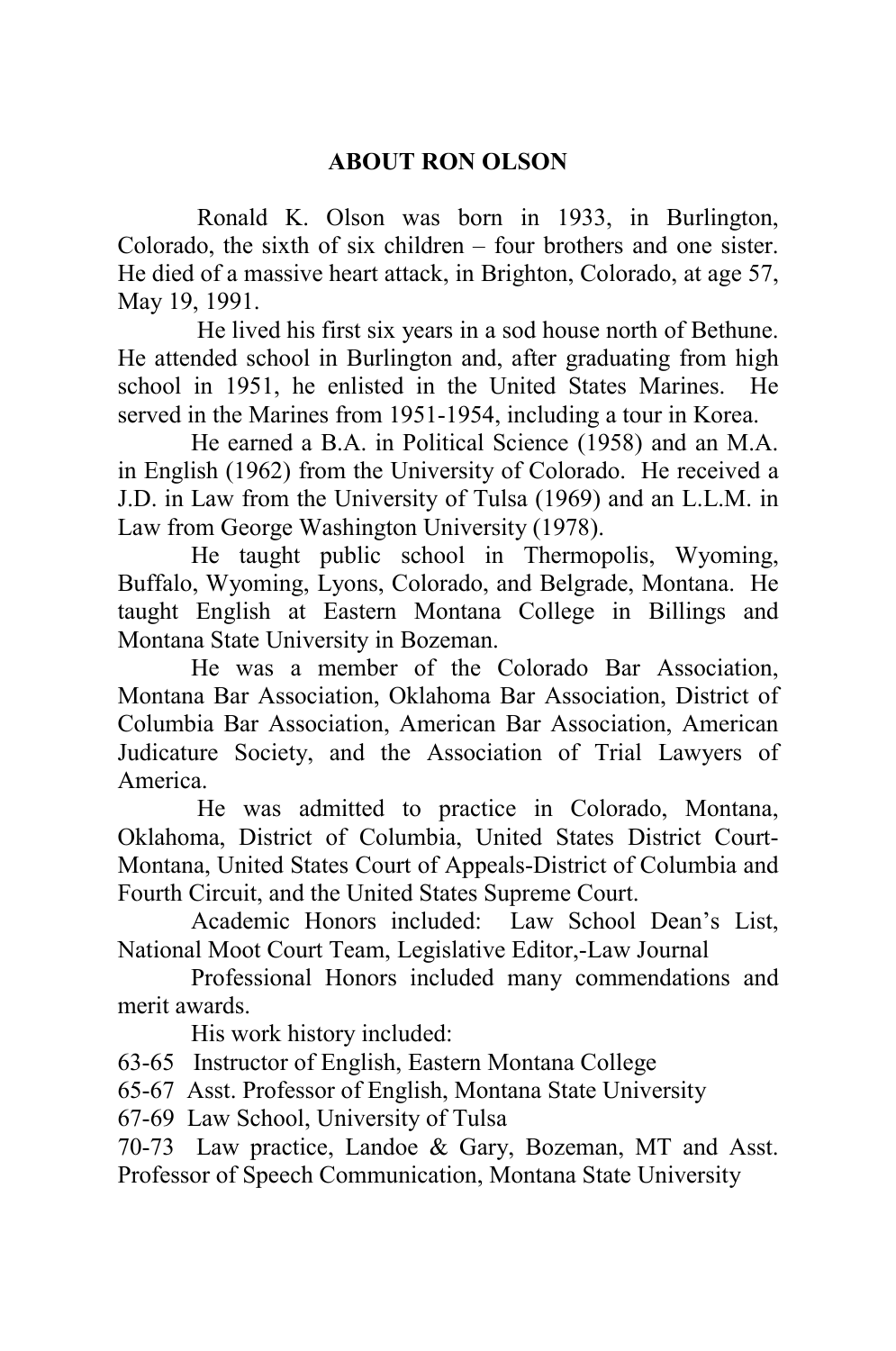73-74 Legislative Counsel for Congressman Dick Shoup, Montana

74-75 Deputy County Attorney, Gallatin County, MT

75-75 Asst. Minority Counsel, Transportation Subcommittee of House Commerce Committee, U. S. Congress

75-83 Senior Attorney Advisor, U.S. Department of Energy

84-84 Land Law Examiner, U.S. Bureau of Land Management

84-85 Private law practice, Billings, MT

85-91 Deputy County Attorney, Adams County, Colorado

### **Publications**

Coal Liquefaction: Issues Presented by a Developing Technology, 4 *Tulsa Law Journal* 657, Sp. 78.

Coalbed Methane: Legal Considerations Affecting It Development as an Energy Resource, 3 *Tulsa Law Journal* 377, W. 78.

Tinker and the Administrator, 100 *School & Society* 2339, February 1972, 86-89.

Ron signed his Last Will and Testament on April 30, 1991, just nineteen days before his death. He prepared it himself. Beyond the normal contents of such a document, he included ARTICLE VIII, which reads as follows:

> Not for the purpose of disposition, devise or bequest, but rather by way of final testimony, I declare that I am eternally hostile to TIME and that I do not accept it as a dimension, as an element, or as being of any account whatever. Instead, in what I intend to be defiance of Time, I subscribe to the sentiments expressed in the final lines of a sonnet by John Keats. (I have modified the final line by the addition of two words – Keats would not object.)

When I have fears that I may cease to be

……………….….. then on the shore Of the wide world I stand alone, and think Till love and fame – and Time- to nothingness do sink.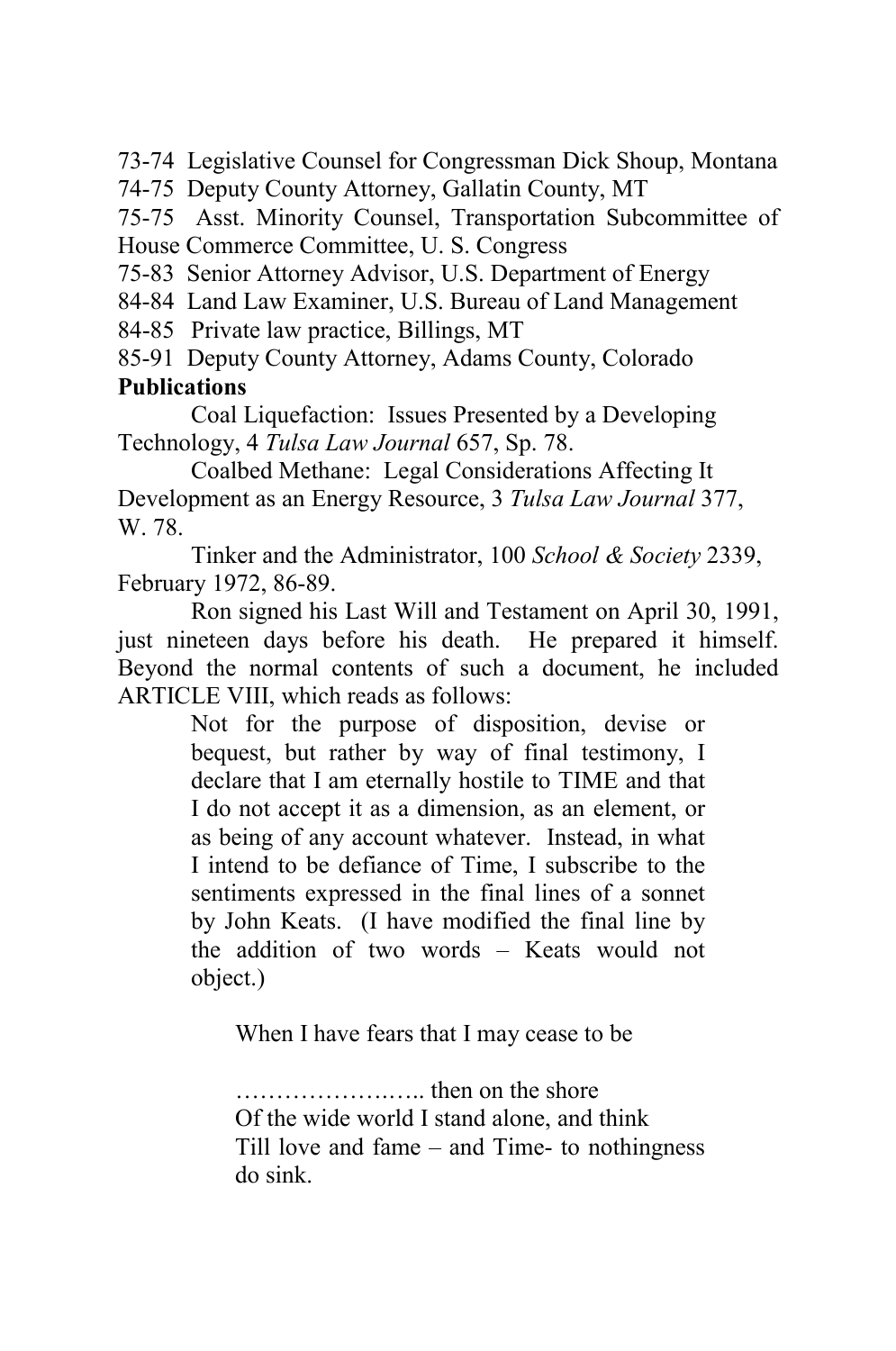## **PREFACE**

The writings in this collection of Ron Olson's works were created over a period of about thirty years. It has taken me over ten years, since his death in 1991, to get everyting together and ready to print. I apologize, in advance, for any errors or omissions.

Back in the 1970's and early 1980's, I read my way through the eighty-some western novels written by Louis L'Amour. He then started the practice of writing only one novel a year. Complaining about this to Ron, who was not a reader of westerns, I said, "I read faster than that."

He responded, "I'll write you a story."

Thus, he embarked on writing Three for the Bobcat.

We had recently gotten an IBM computer, one of the early PC's. This made the process a little easier. There was an obstacle to overcome, however. The computer only had 64K of memory. That was just about enough to write a letter. Buying added memory would cost about \$300 at Computerland. I saw in a trade magazine that the board could be ordered for \$100. BUT, that meant you had to install it yourself or get help.

At the Bartlesville Energy Technology Center where we worked there was a man who had a Ph.D. in electrical engineering and who had a MacIntosh computer on his desk. I asked him if he would help me install the board, if I ordered it. He agreed to do so.

I ordered the board and, after what seemed forever, it arrived. But – my "helper" was out of town and would not return for two weeks. Frustration led me to read the installation directions. I discovered there was not much more to it than plugging an extension cord into a wall socket. I installed the board and was no longer intimidated by "computers."

With adequate computer memory, Ron began writing in earnest. Before long, Three for the Bobcat, was finished. I really liked it. I even thought it was as good as westerns I bought in the store. I decided I should publish it.

Back in those days there was no "desktop publishing." I had to learn to insert the typesetting codes in all the appropriate places – indents, end of paragraph, change of font, etc. The coded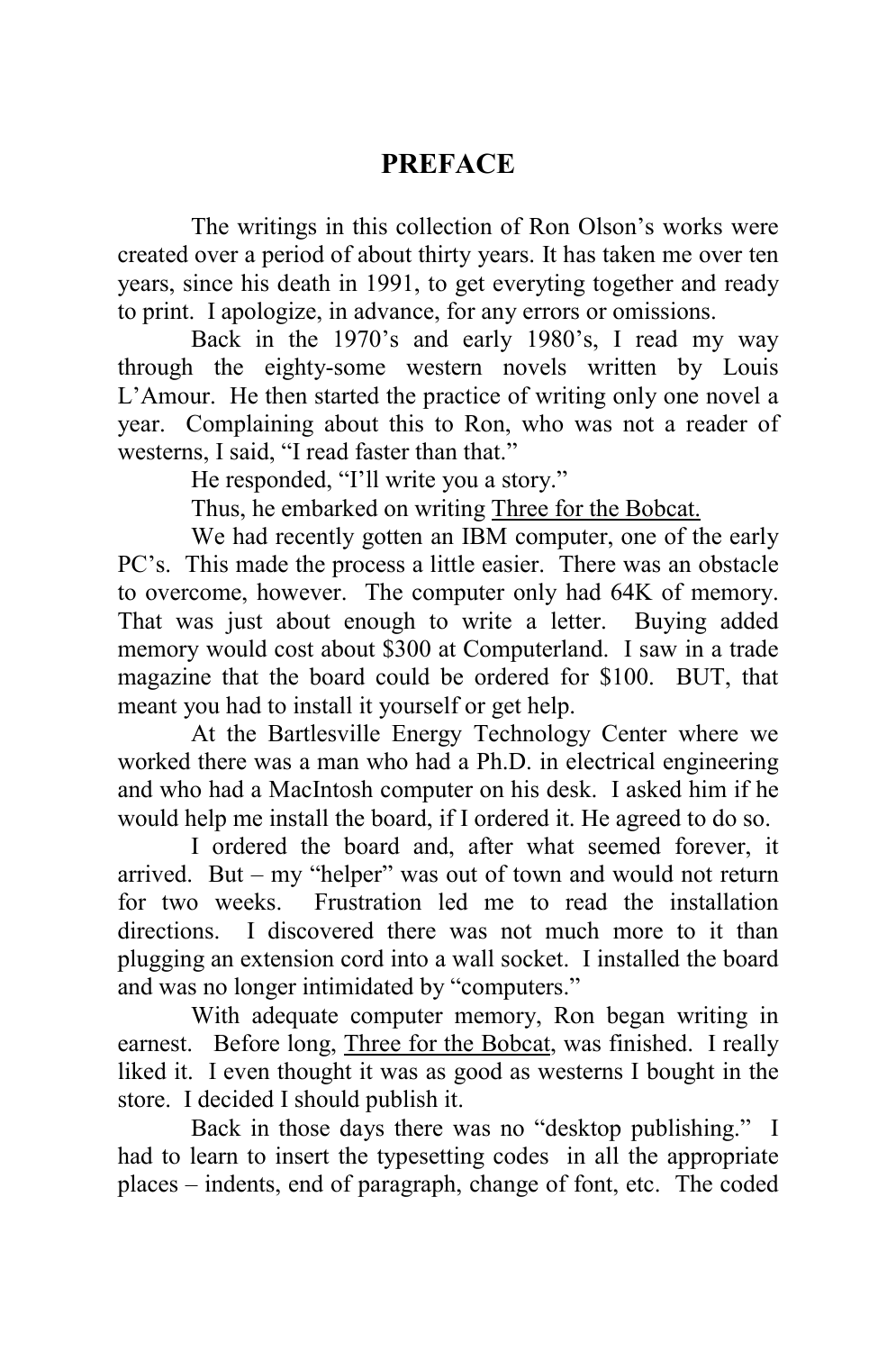document, including the names to go at the top of each page and the page numbers, was then sent by modem (there was no Internet) to a company in Virginia where it was converted into a long roll of printed paper. This had to be cut in page lengths and pasted onto pre-printed blue line paper to be used by the printer as camera ready copy. Then – each page had to have the title or author and a page number pasted at the top. Whew! Anyhow, Three for the Bobcat and Half Life got published that way.

"The Roundup," published by the Western Writers of America, Inc., listed Three for the Bobcat in its monthly Western Ratings in 1984. One of seventeen books listed, it tied for third with two other books. The novel also ran as a serial in 1984 in "The Grit"

The characters in Three for the Bobcat became almost real for me. It was with great enjoyment that I was able to follow them to Colorado in Long Drop at the Rusty Dime and back up to Montana in The Steamist. Even yet, whenever I drive up the canyon toward Gold Hill, I expect one of the wagons to come around the bend.

Inside the front cover of the "Bobcat," it reads: This title is Number 1 In Bannack's All-Family Western Series. That means the stories could be read by any members of the family, including children. That also tells you something about Ron. He didn't think stories had to be laced with extreme material to be enjoyed. He declined to include it – just to make it "sell."

The Forty Rod Court is another western. Ron's experience as a lawyer helped with this one. Also, he enjoyed reading old cases in Montana law books. One of those old cases amused him enough to relate: There had been a shooting in the town and a woman bystander had been wounded. She was called as a witness and the judge spoke to her, "I understand you were shot in the fracas<sup>"</sup>

She replied, "No, your Honor, I was shot between bellybutton and the fracas."

Ron's descriptions in Forty Rod Court, as in his other novels, enable you to really visualize the scenes and the people. You feel almost as though you were there. One reviewer felt they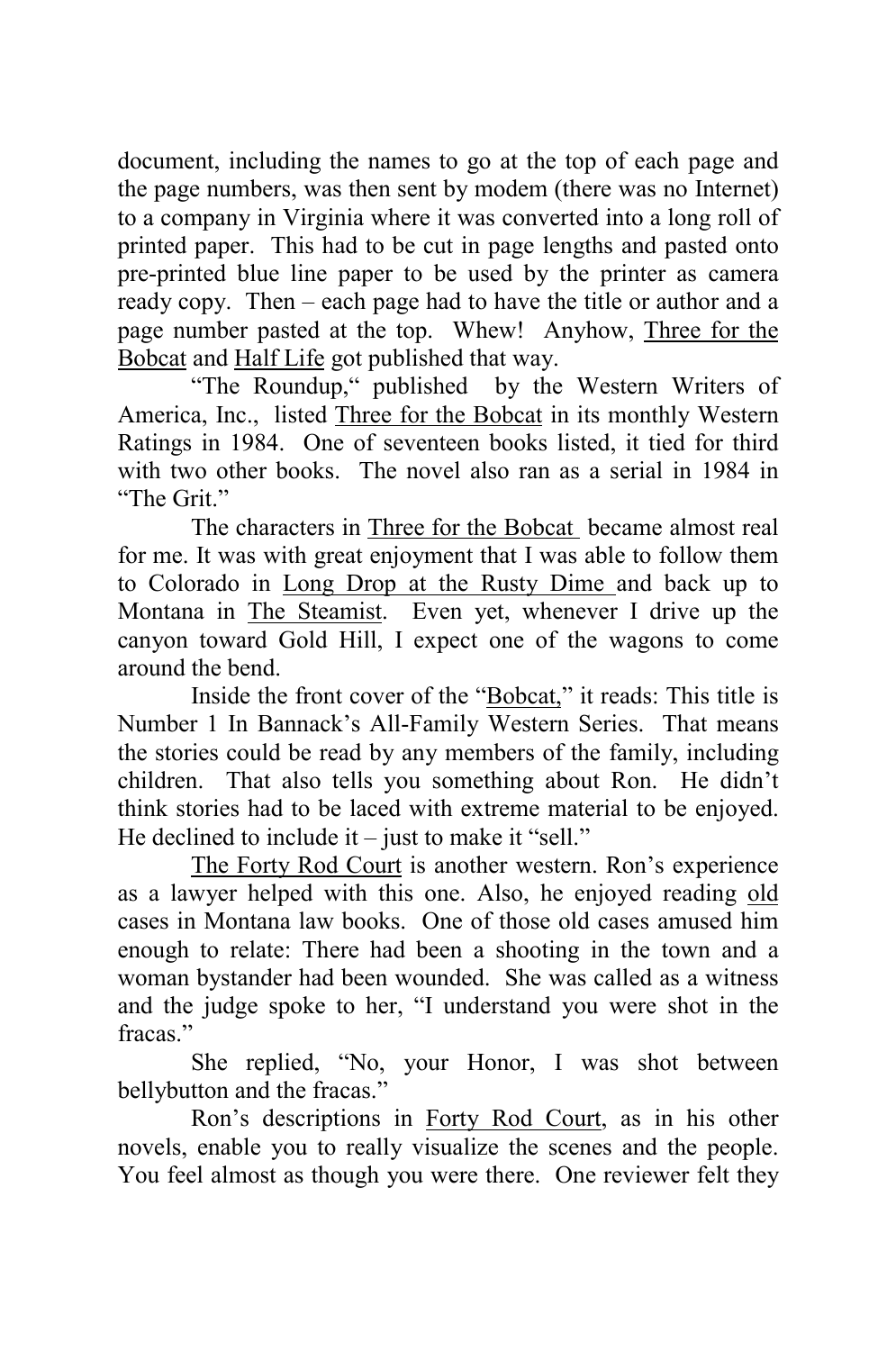slowed the pace of the stories. For me, with all my built in biases, of course, they just help bring the stories to life.

Half Life was a natural for Ron. He had worked in the Office of the General Counsel for the Energy Research and Development Administration and the Department of Energy. He had been involved in the litigation surrounding the Nevada Test Site cases. He had interviewed one of the physicists involved in developing the atomic bomb when the government tried to stop publication of the "recipe" for a hydrogen bomb. He had visited the Rocky Flats Nuclear Weapons Plant. He used the Rocky Flats Environmental Impact Statement for background to make the setting as realistic as possible. He had worked for a congressman and a congressional committee. Politics, contractors, nuclear material, and terrorists all came together for a good story. The day Ron was trying to figure out how the terrorists could get access to the plant, we discussed the various options and concluded that by air was the only one possible. Within the hour, there was a TV news story reporting that the government was going to upgrade its security from the air at its nuclear weapons plants. That was in 1983.

When it came time for selection of a thesis topic for Ron's master's degree in English, his faculty advisor, Dr. Henry Pettit, suggested he look at the relationship between the authors Jonathan Swift and Tom Brown and Swift's possible literary indebtedness to Brown. Now anyone who has heard of Gulliver's Travels has heard of Jonathan Swift, but who has ever heard of Tom Brown?

Well, those who have, the English literature scholars, will tell you that Tom Brown was born at Newport in Shropshire and he was baptized January 1, 1663. The son of a tanner or a farmer, he attend Newport's free grammar school and, later, Christ Church, Oxford. He has been variously described as "small beer" and a genius. Several scholars have discovered connections between his writings and those of Addison, Sterne, Fielding, Lamb and especially Swift.

Brown died June16, 1704, and was buried at Westminster Abbey. I guess I wasn't paying much attention to the "where he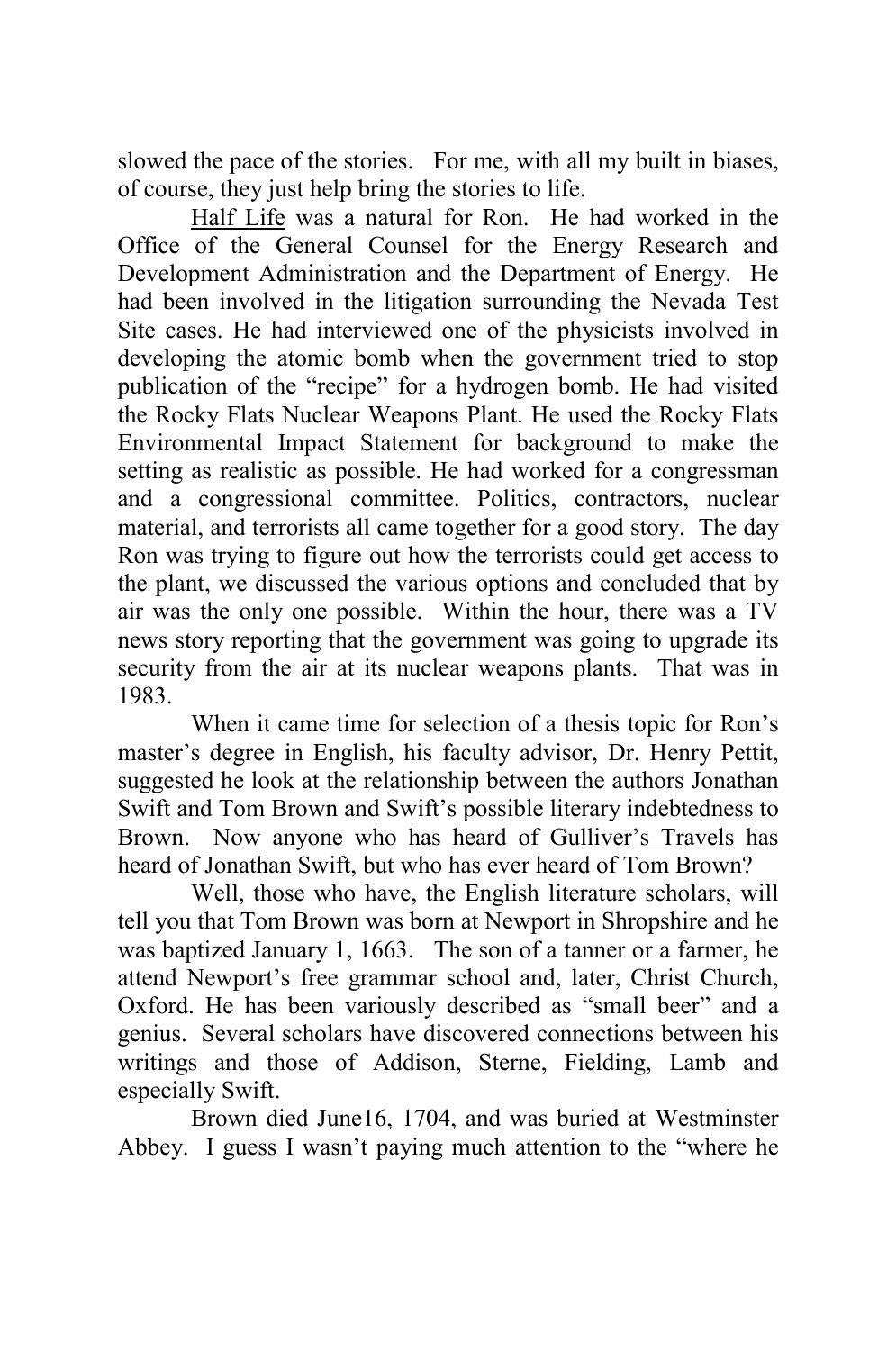was buried " part. I sort of had it in my mind that he was probably buried in some small churchyard somewhere.

In the early 1970's, we had occasion to be in London and visited Westminster Abbey. People are buried everywhere in Westminster Abbey. Ron was anxious to see "poets' corner" where several of the great English poets are buried. With map in hand, we were walking along a stone sidewalk. We stopped to check directions. While Ron was looking at the map, I looked down at the stone we were standing on. You guessed it. "Thomas Brown, 1662-1704." I asked Ron, "Is this our Tom Brown?" He assured me that it was. [Quite frankly, I found it a bit spooky.]

In the process of looking at the Swift/Brown relationship, Ron became convinced that Tom Brown, not Swift, was the author of Tale of a Tub, a work that was originally published anonymously. This prompted him to write Tom Brown's Tale of a Tub and Selected Works of Brown. He had said that he wanted to go back and "clean it up" before publishing it. Unfortunately, he did not get that done, but his theory is well defended and should prompt some discussion in literature circles.

Re-election Obsession was written after Ron had worked in the congressional realm in Washington, D.C. After coming to an understanding of the mechanisms the congress had developed to enhance the likelihood of its members' re-election, he concluded that the people would have to act to change the situation. To this end, he proposed a constitutional amendment limiting the terms of members of congress.

Working in the Washington environment can cause one to become at least a bit cynical. Ron used to say that if the people could, all at once, become aware of and understand what went on in our government, they would march upon the city and burn it to the ground. He also noted that some have suggested relocating the capital to the physical center of the United States. That might be a less violent approach.

The books included here include: Three for the Bobcat, Long Drop at the Rusty Dime, and The Steamist. These westerns form a trilogy. The Forty Rod Court is another western. Half Life is a story of a terrorist attack on the Rocky Flats Nuclear Weapons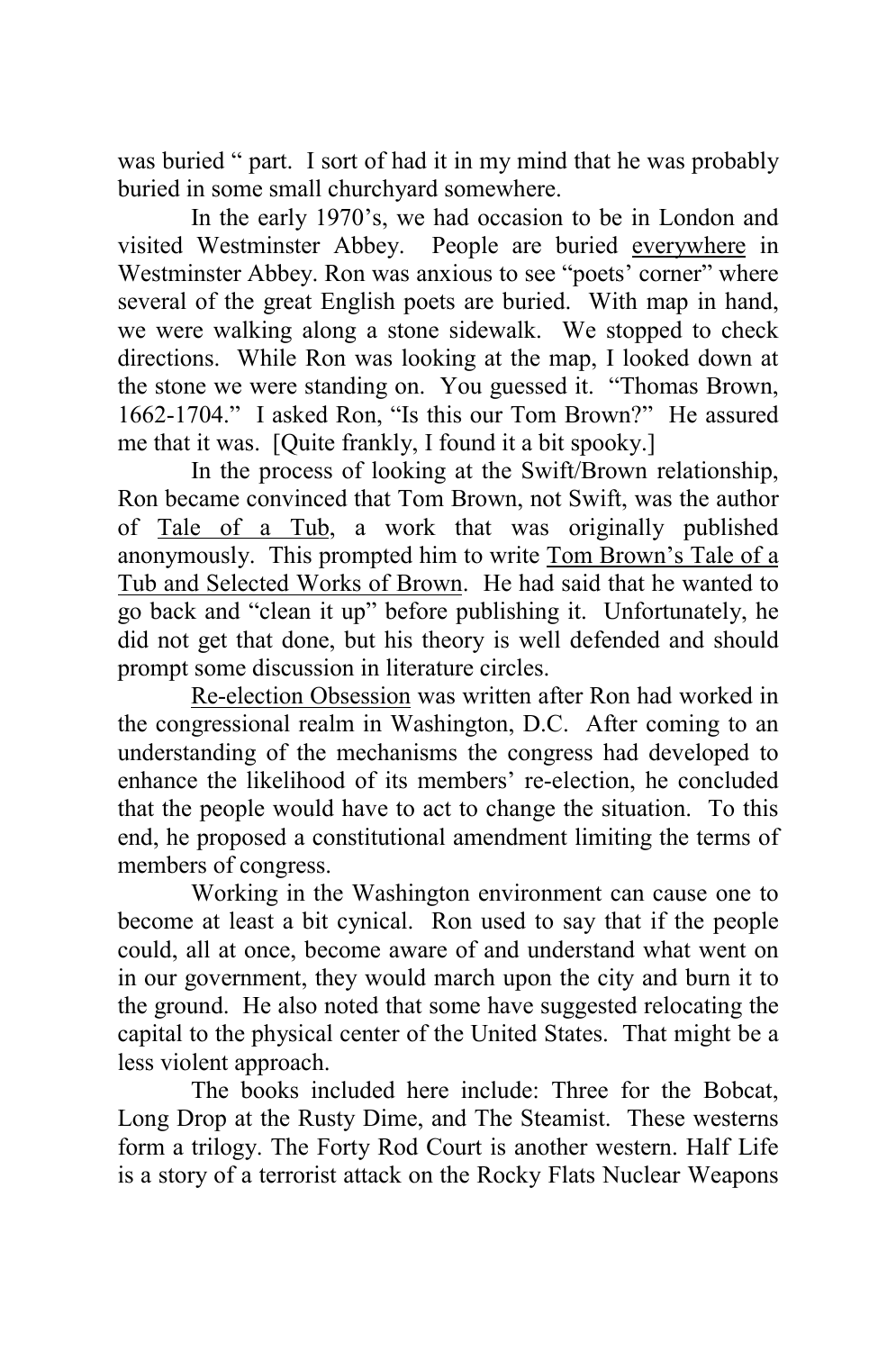plant in Colorado. The Hacker's Duplicate is an industrial espionage and murder mystery. Tom Brown's Tale of A Tub and Selected Writings of Brown and Jonathan Swift's Literary Indebtedness to Tom Brown are academic. The contention that Brown rather than Swift wrote Tale of a Tub may raise a few eyebrows. Re-election Obsession exposes many of the ways members of congress manage the system to enhance the likelihood of their re-election. It then proposes a constitutional amendment to limit the number terms an individual may serve in the congress.

The subjects of Ron's poems seem to cluster in about six groups. Some of them appear at the end of each volume.

**Government:** Sonnet on Major Milestones, Political Promise, Departmental, The Coffin Table of the Squabbling Commissioners

[not a poem, but an historical note.]

**Nature:** Daisies Around Me, Spring's A Place, Snow in the City, Wind, Idle Sun.

**Time:** Time, To Reproach, Time Without Dimension, Time's Curve

**Observations:** Cosmos, Our Song, Paper, The Future, Suddenly Something, Memory, Idle Rhymes, Cyclic, Music Channel, Lost Weekend

**Miscellaneous:** The Modern Metal Gordian Knot, A Collar, The Knob, Metric-I, Angles, Trinity, ER

Personal: From Here to There, Mud [the Australian Shepherd], Little Victories, The Brief, New Blue Truck

In 1987, I sent copies of Three for the Bobcat and Half Life, the two books I had published in paperback, to a few acquaintances around the country. I received numerous "thank you's," but one included some comments that I particularly enjoyed and that are shared here.

> Now, you have created a dilemma for me. When I read "Half Life" I felt like Ron was Denver's answer to Tom Clancy; but when I read "Three For the Bobcat" I thought he could take Louis